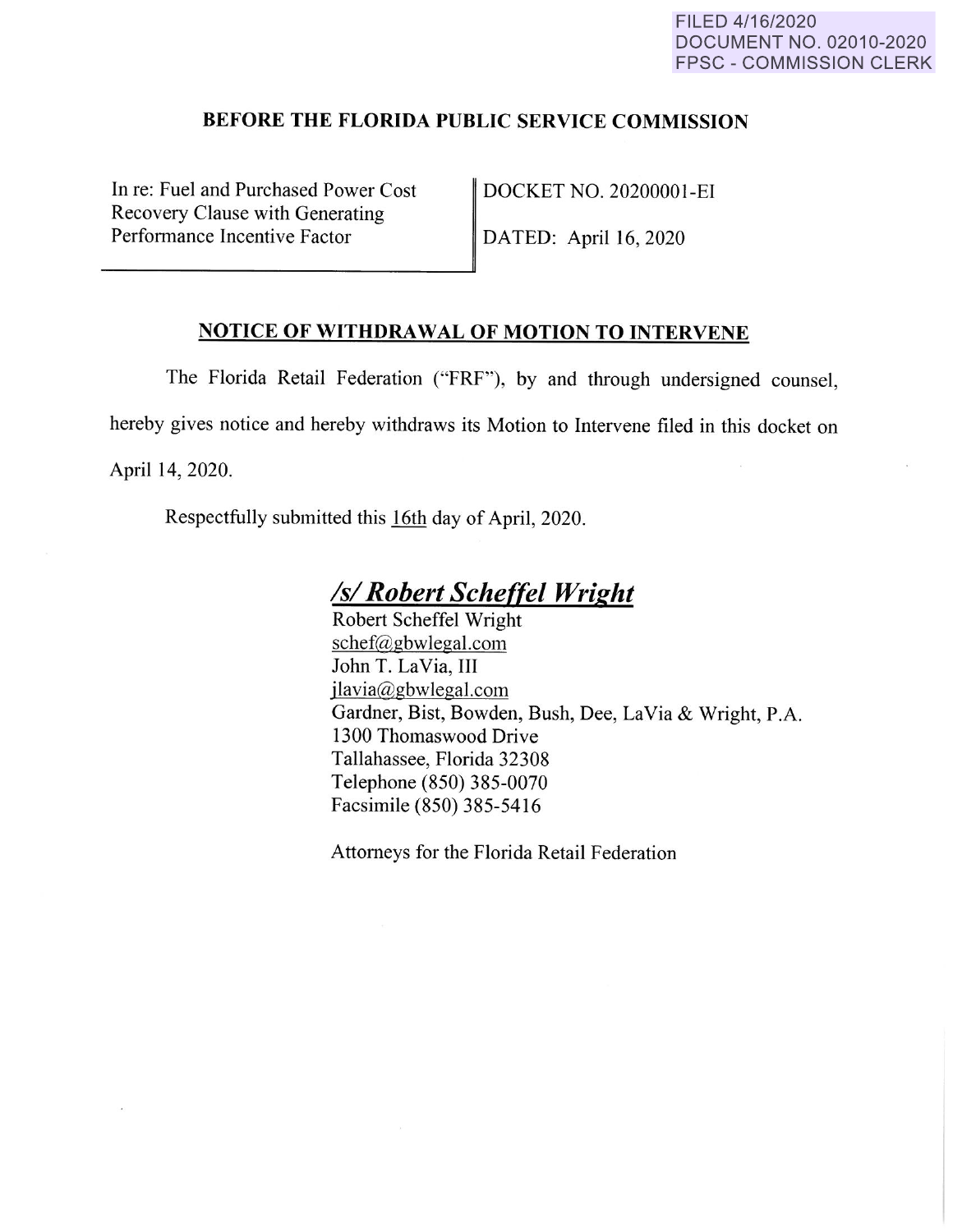#### **CERTIFICATE OF SERVICE**

**I HEREBY CERTIFY** that a true and correct copy of the foregoing has been

furnished by electronic mail on this 16th day of April, 2020, to the following:

Suzanne Brownless Office of the General Counsel Florida Public Service Commission 2540 Shumard Oak Boulevard Tallahassee, Florida 32399-0850 SBrownle@psc.state.fl.us

Kenneth Hoffman Florida Power & Light Company 215 South Monroe Street, Suite 810 Tallahassee, Florida 32301 ken.hoffman@fpl.com

Dianne M. Triplett Duke Energy 299 First Avenue North St. Petersburg, Florida 33701 Dianne.triplett@duke-energy.com

Russell Badders Gulf Power Company One Energy Place Pensacola, Florida 32520 Russell.Badders@nexteraenergy.com rjalexad@southernco.com

Paula Brown Tampa Electric Company Regulatory Affairs P.O. Box **111**  Tampa, Florida 33601 regdept@tecoenergy.com

Maria Moncada/David M. Lee Florida Power & Light Company 700 Universe Boulevard Juno Beach, Florida 33408 maria.moncada@fpl.com david.lee@fpl.com

Matthew Bernier Duke Energy 106 East College Avenue, Suite 800 Tallahassee, Florida 32301 Matthew. bernier@duke-energy.com

James Beasley / Jeffrey Wahlen Tampa Electric Company Ausley McMullen P.O. Box 391 Tallahassee, Florida 32302 jbeasley@ausley.com jwahlen@ausley.com

Steven A. Griffin Beggs & Lane P.O. Box 12950 Pensacola, Florida 32591 srg@beggslane.com

Beth Keating Gunster Law Finn 215 South Monroe Street, Suite 601 Tallahassee, Florida 32301 bkeating@gunster.com